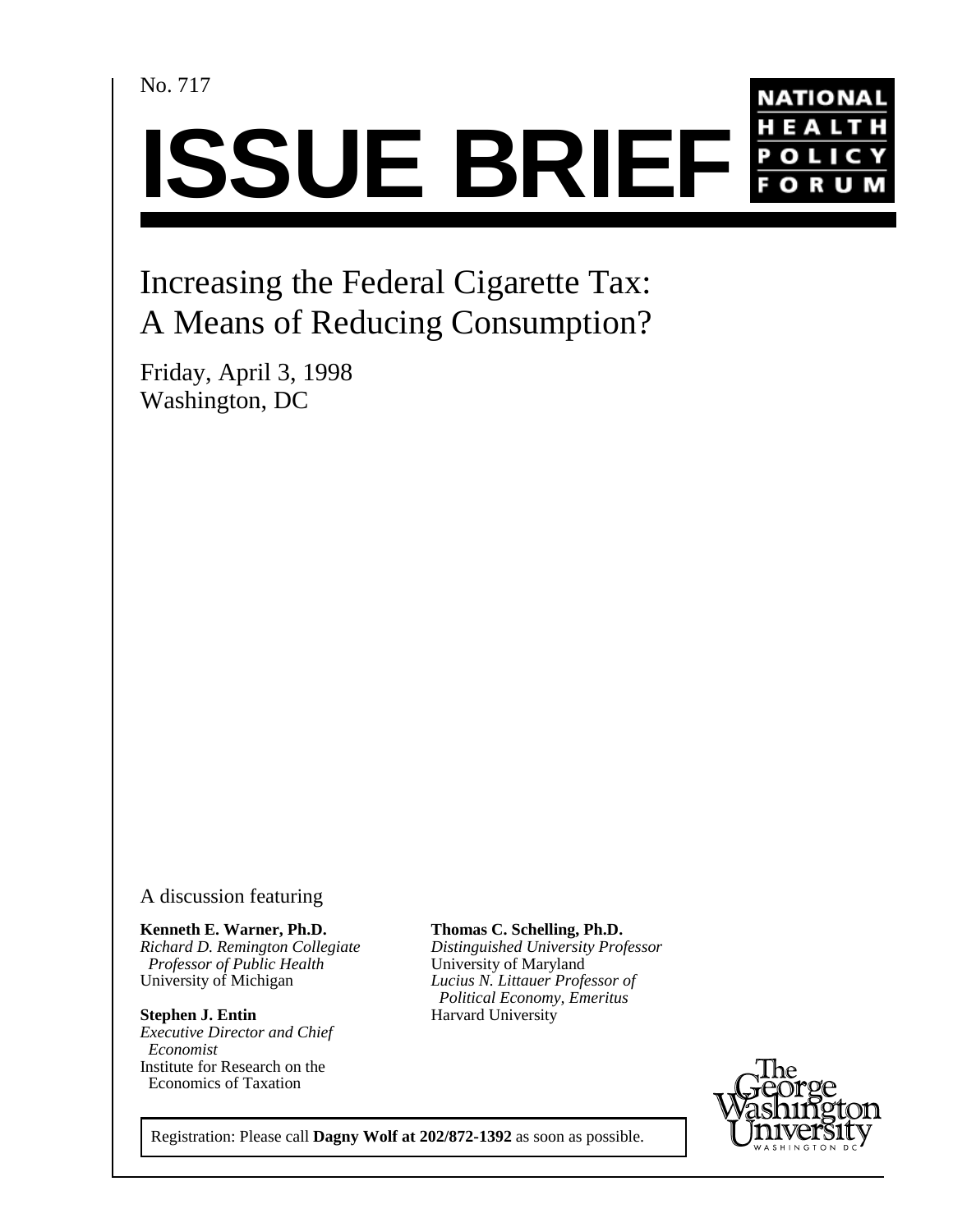# Increasing the Federal Cigarette Tax

Over the past several years, the political power of the tobacco industry has been eroded by a series of developments. These include damning revelations of questionable marketing behavior, growing acceptance of the deleterious effects of smoking (even on nonsmokers exposed only to secondhand smoke), increasing understanding of the addictive nature of nicotine, declining rates of smoking among adult men (historically, the heaviest smoking population), and a growing consensus that public health considerations should govern public policy with regard to such issues as where people can smoke and the access of minors to cigarettes and other tobacco products. These developments culminated in the \$368.5 million settlement reached on June 20, 1997, between the tobacco industry and 40 state attorneys general who had brought suits against them.

But since that agreement was reached, inertia seems to have overtaken action. Public health advocates, harshly criticizing the legal protections afforded the tobacco industry, have complained that the settlement does not go far enough, and the industry has dug in its heels over the issue of immunity from civil suits. Federal officials have indicated that part of funds from the settlement should accrue to the federal treasury, while governors have argued that, because states have taken the initiative and the risk, they should bear the full fruit of their efforts. Lawyers representing the states have attempted to lay claim to large pieces of the financial award made under the settlement, much to the displeasure of most interested parties. Meanwhile, legislation to implement the settlement has stagnated in Congress.

Even before the settlement was reached, however, there was consensus on one point: it is time to increase federal excise taxes on tobacco products. The magnitude of the increase remains open to debate. At a time when talk of increased taxes generally seems to be the kiss of death for politicians, the American public seems reconciled to increased tobacco taxes. In part, this is because they have long been inclined to accept "sin taxes" like those on consumption of alcohol and tobacco products. In addition, both inflation and political inertia have undercut the force of the federal cigarette tax, which now stand at 24 cents per pack. Between 1951 and 1982, however, the federal tax stood at 8 cents per pack; just to accommodate inflation since 1951, the tax would now have to stand at 47 cents.

Moreover, U.S. tobacco taxes are lower than that of any other developed nation.

In recent years, political leaders have repeatedly turned to the tobacco tax as a means of financing health policy initiatives. In 1994, President Clinton relied on increased tobacco tax revenues as a means of financing his proposed comprehensive national health insurance program. Last year, in enacting the State Child Health Insurance Program to cover uninsured indigent children, congressional leaders zeroed in on an increase in tobacco taxes as a means of underwriting the program in the out years. And, while the settlement reached last June 20 did not incorporate tax increases per se, it would result in an estimated 62 cent increase per pack. Subsequently, a number of bills have been introduced in Congress building on the settlement by increasing taxes.

The focus of the public debate about tobacco tax increases has shifted in recent months, partly as a result of the growing public consensus on the desirability of reducing tobacco consumption, especially among children and young adults. Tobacco tax increases of unprecedented magnitude—\$1.50 per pack, or even more—are on the table precisely because tax increases are coming to be seen as a means of reducing consumption and deterring people—especially younger Americans—from beginning to smoke in the first place. Less clear is how the increased revenues associated with such an increase should be allocated—to programs to reduce smoking, for reimbursing the costs of smokinginduced illnesses, for general health policy initiatives

## **ISSUE BRIEF**/No. 717

**Analyst/Writers** Lauren K. Tran and Richard E. Hegner

**National Health Policy Forum** 2021 K Street, NW, Suite 800 Washington, DC 20052 202/872-1390 Fax 202/862-9837

**Judith Miller Jones**, Director **Karen Matherlee**, Co-Director **Michele Black**, Associate Director/Editor

**NHPF** is a nonpartisan education and information exchange for federal health policymakers.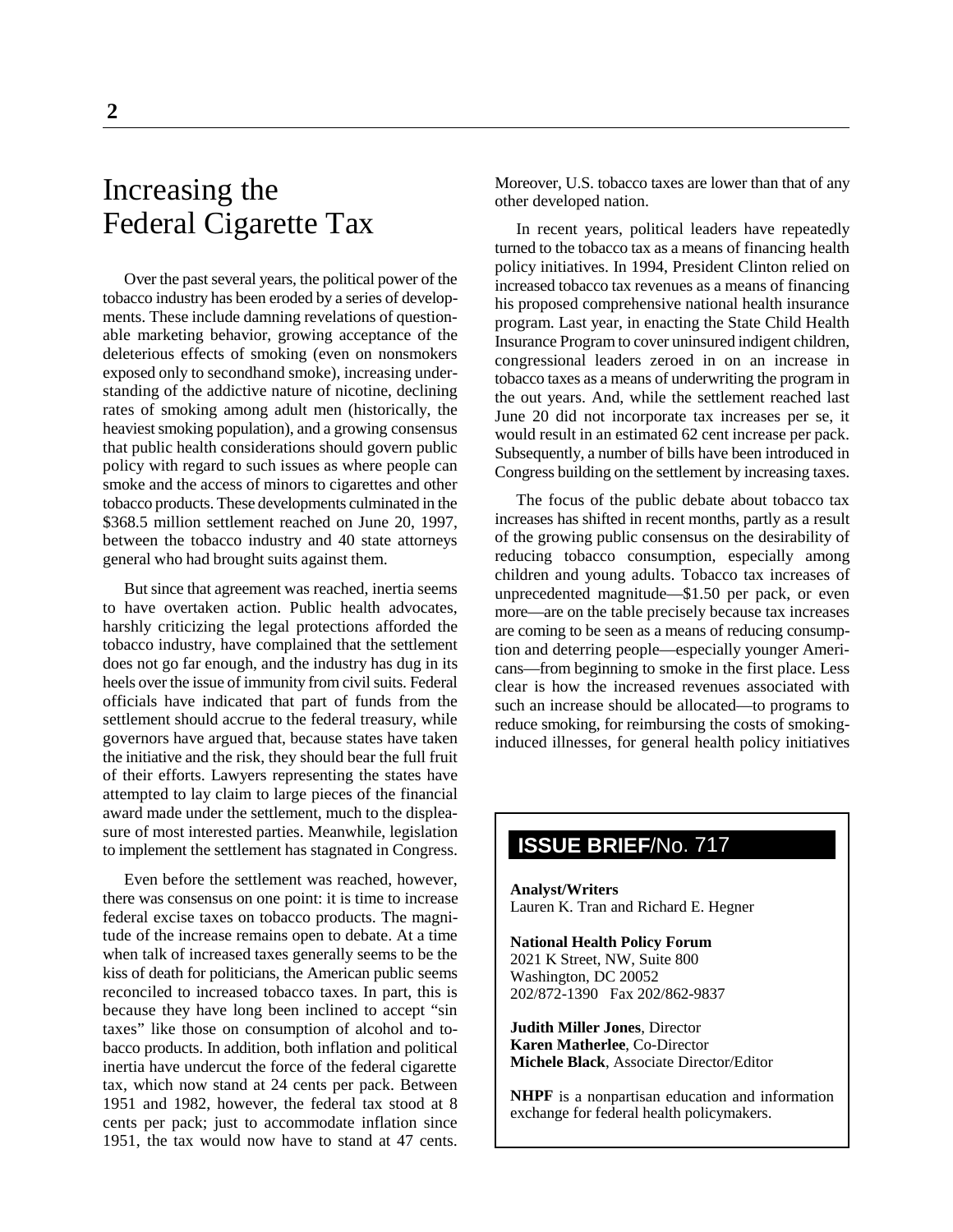reducing the national debt. suggested that the Food and Drug Administration

This Forum session will probe the economic issues associated with tobacco and cigarettes. In particular, it will examine the possible effectiveness of a tax increase as a strategy to reduce cigarette consumption, especially among young people, and the likely ramifications of a tax increase for the tobacco industry. As corollary issues, the meeting will consider trends in cigarette and tobacco consumption patterns as well as socioeconomic and demographic differences in consumption. It will also reference the dimensions of the tobacco industry, including tobacco farming, manufacture of cigarettes and other tobacco products, and wholesale and retail sales of tobacco products, because such factors may affect decisions about the scope of the settlement. The session will also allow for discussion of the prospects for congressional action on comprehensive tobacco legislation. It is recognized that, while economic or public health criteria might point to a desired outcome, political forces are likely to shape a quite different result.

#### **THE JUNE 20 SETTLEMENT AND SUBSEQUENT DEVELOPMENTS**

When 40 state attorneys general and "Big Tobacco" announced their \$368.5 billion tobacco settlement on June 20, 1997, it made both national and international news. The agreement would end lawsuits brought by 40 states and Puerto Rico to recover Medicaid funds spent on treating smoking-related illnesses. (Only two of the top six tobacco-producing states, South Carolina and Georgia, participated in the suit.<sup>1</sup>) The agreement would also end class-action suits filed by 17 states on behalf of smokers alleging harm from nicotine addiction. The \$368.5 billion would be paid over 25 years, with \$10 billion up front and annual payments beginning at \$8.5 billion in 1998, increasing to \$15.5 billion by 2002 and remaining stable thereafter. Of the total, \$25 billion would be earmarked to provide coverage to uninsured children. Additional funds would go to anti-smoking education campaigns, smoking cessation programs, and enforcement of the legislation. Penalties would be incurred by tobacco companies if target reduction rates in youth smoking were not reached. In return, the settlement would offer the tobacco industry certain protections; for example, it would limit future class-action lawsuits and punitive damages for past tobacco industry conduct. Individuals could still sue for damages.

Three months following the announcement of the agreement, Clinton challenged Congress to strengthen attorney general to sue tobacco companies to recover

such as expanded insurance coverage, or even for the settlement. Among other things, the president (FDA) be vested with full authority to regulate tobacco products and that tobacco farmers and their communities be protected from the potential negative consequences of the agreement.

> Shortly after the president's challenge was issued, three bills—one with bipartisan sponsorship, the other two with sponsors from only one party—were introduced to build on the June 20 settlement. They addressed issues such as protections for tobacco farmers, the dollar level of the settlement, FDA authority to regulate tobacco, liability protections for the tobacco industry, and increased federal cigarette taxes. None has left committee since introduction.

> In mid-February, Clinton threw his support behind a fourth bill, developed by a Senate Democratic Task Force on Tobacco headed by Sen. Kent Conrad (D-N.D.), that would raise the cigarette tax \$1.50 per pack but would give the tobacco industry more limited protection from lawsuits than the settlement.<sup>2</sup> The bill would settle only those suits brought by government entities, such as those initiated by the 40 state attorneys general; unlike the settlement, it would allow class action suits. The Conrad bill would also expand the FDA's authority and penalize the industry more strongly for failure to meet targets to reduce youth smoking.

#### **FACTORS INFLUENCING THE SETTLEMENT**

For decades, public health officials and advocates have asserted that cigarettes cause cancer and heart disease, that nicotine is addictive, and that cigarette smoking is the number one preventable cause of morbidity and mortality. Until very recently, the tobacco industry responded that the causal relationship between tobacco and disease had not been proven conclusively, that nicotine was not addictive, and that smoking was a matter of free choice by individual Americans.

In early 1994, then-Commissioner David Kessler announced plans for the FDA to consider regulating tobacco as a drug. Following this, seven tobacco company executives testified before Congress that smoking was not addictive. Soon thereafter, thousands of internal industry documents became public that suggested that the industry had been manipulating the nicotine content in cigarettes for decades. With mounting evidence of the health hazards of cigarettes, in 1994 Michael Moore of Mississippi became the first state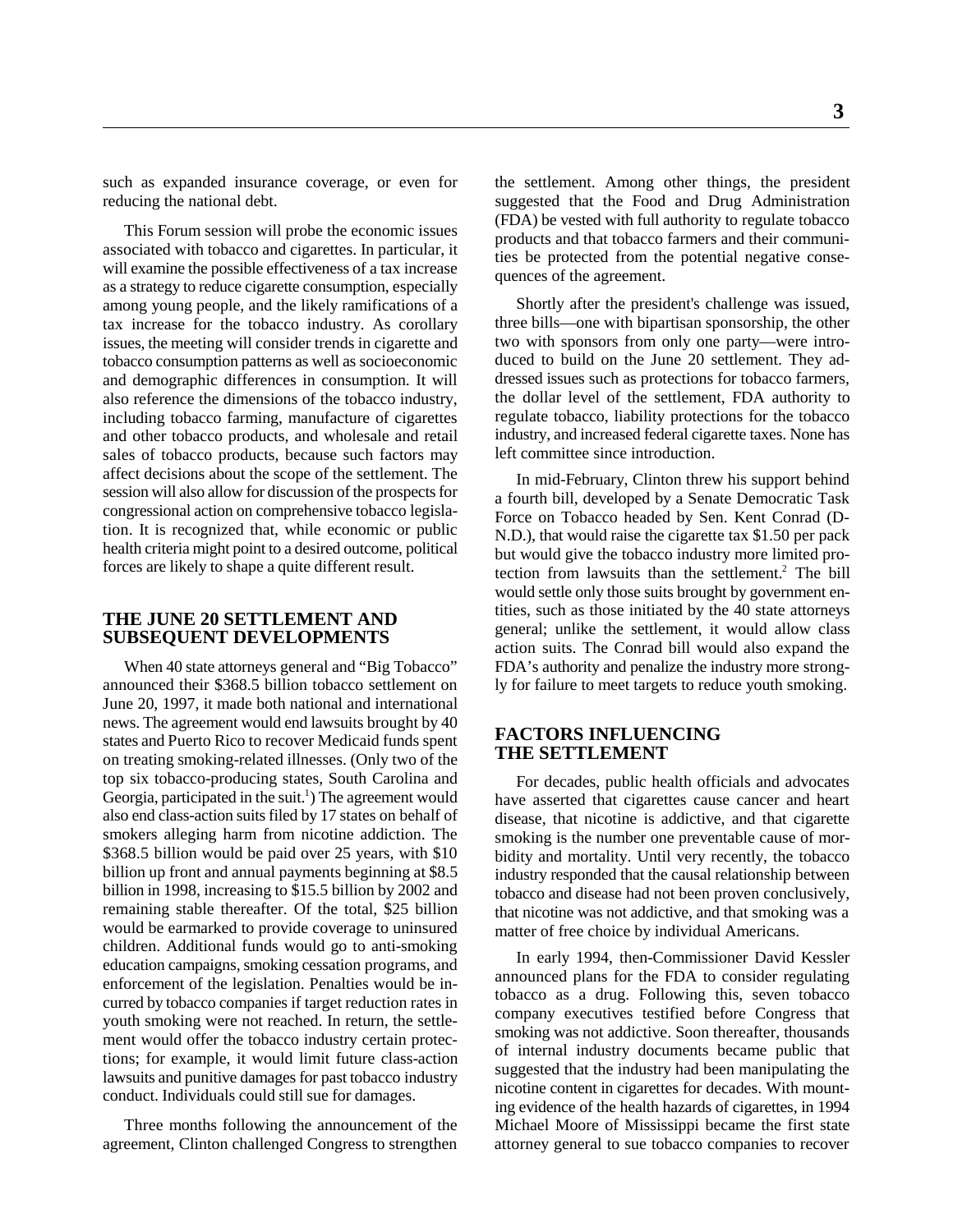health care costs associated with smoking. Other states' The percentage of adult smokers varies considerably suits followed, eventually totaling 40. According across ethnic and racial groups:

While states were battling the tobacco industry, the FDA received a strongly worded letter from a group of members of Congress from tobacco-growing states, claiming that the agency's tobacco proposal would put thousands of jobs at risk and "trample First Amendment rights to advertise legal products to adults." Nevertheless, the FDA in 1995 declared that nicotine was a drug. In late summer of 1996, the president supported the FDA's proposed regulation, allowing the agency to regulate cigarettes as a "drug delivery device." This was followed by an admission by Liggett Tobacco in early 1997 that smoking was addictive and could cause cancer. Not long after that, attorney generals from 40 states and the tobacco industry came to the landmark June 20 settlement.

#### **Cigarette Consumption**

To understand the ramifications of the settlement and any tax increase, it is important to examine patterns of cigarette consumption. Cigarette consumption has been a focus of public policy since 1964, when the U.S. surgeon general first indicated a causal link between cigarette smoking and lung cancer among men.3 Twenty-four surgeon generals' reports later—each cautioning the public of the dangers of smoking cigarette smoking remains the primary preventable cause of morbidity and mortality in the United States. Over 400,000 individuals die prematurely of smokingrelated illnesses each year. $\frac{4}{3}$  Following decades of public information on the adverse consequences of smoking, the number of adult smokers in America declined from 51 million Americans in 1988 to 47 million Americans in 1995, the most recent year a national survey was conducted on smoking prevalence.<sup>5</sup>

Approximately 25 percent of all Americans aged 18 years and older are "current smokers," defined as individuals who report having smoked more than 100 cigarettes during their lifetime and who now consume cigarettes on at least some days. Although the percentage of male smokers is still higher than that of female smokers—27 percent versus 22 percent—this gap is narrowing. Until relatively recently, men had much higher rates of smoking, but a number of factors, including greater freedom from traditional social constraints for women and targeted cigarette advertising, have increased the rates for women. The state of Kentucky has the highest percentage of adult smokers (28 percent) and Utah has the lowest  $(13$  percent).<sup>6</sup> The median state rate is 22 percent.

| American Indians/Alaskan Natives | 36 percent |
|----------------------------------|------------|
| White (non-Hispanic)             | 26 percent |
| Black (non-Hispanic)             | 26 percent |
| Hispanic                         | 18 percent |
| Asian/Pacific Islander           | 17 percent |

Even more pronounced in accounting for differences in smoking are socioeconomic status and education levels. Studies have shown that a higher percentage of poor people smoke. According to a recent survey, those living below poverty level between the years 1991 and 1993 were 26 percent to 30 percent more likely to be smokers than those living above the poverty threshold.<sup>7</sup> Individuals with lower levels of education (9 to 11 years) had the highest rates of smoking (38 percent), while those with more than 16 years of education had the lowest rates of smoking (14 percent).

Although the overall rates of smoking among adults have steadily declined (by an annual average rate of 1.3 percent since  $1990$ <sup>8</sup>, the number of young adults picking up the habit has increased. According to the National Monitoring the Future Study, cigarette smoking has continued to increase among high school seniors.<sup>9</sup> In 1997, 25 percent of 12th graders reported daily cigarette smoking, the highest rate since 1979. On the brighter side, the percentage of eighth and tenth graders engaging in smoking has declined slightly, the first time this has occurred since the data were collected.

Cigarette smoking remains the preferred mode of tobacco consumption in America. In 1996, Americans smoked 487 billion cigarettes.<sup>10</sup> Per capita cigarette consumption was 2,490; the record high was 4,345 in 1963. Americans also consumed 3 billion cigars, 14 million pounds of pipe tobacco, 60 million pounds of chewing tobacco, and 60 million pounds of snuff.

The average price of a pack of 20 cigarettes for a full-priced brand (including federal and state taxes) is \$1.96. (For a pack of generic brand cigarettes, it is \$1.85.) State-specific average cigarette prices range from \$1.56 in Kentucky to \$2.75 in Washington state; the variation is attributable to differentials in state cigarette taxes.

The price of a pack of 20 cigarettes in the United States is one of the lowest among developed countries. The Non-Smoker's Rights Association, based in Ottawa, Canada, conducted a survey of the price of 20 cigarettes in selected countries in  $1995$ .<sup>11</sup> The price in the United States was \$1.89; in Norway, which had the highest price, it was \$5.43 (in U.S. dollars), followed by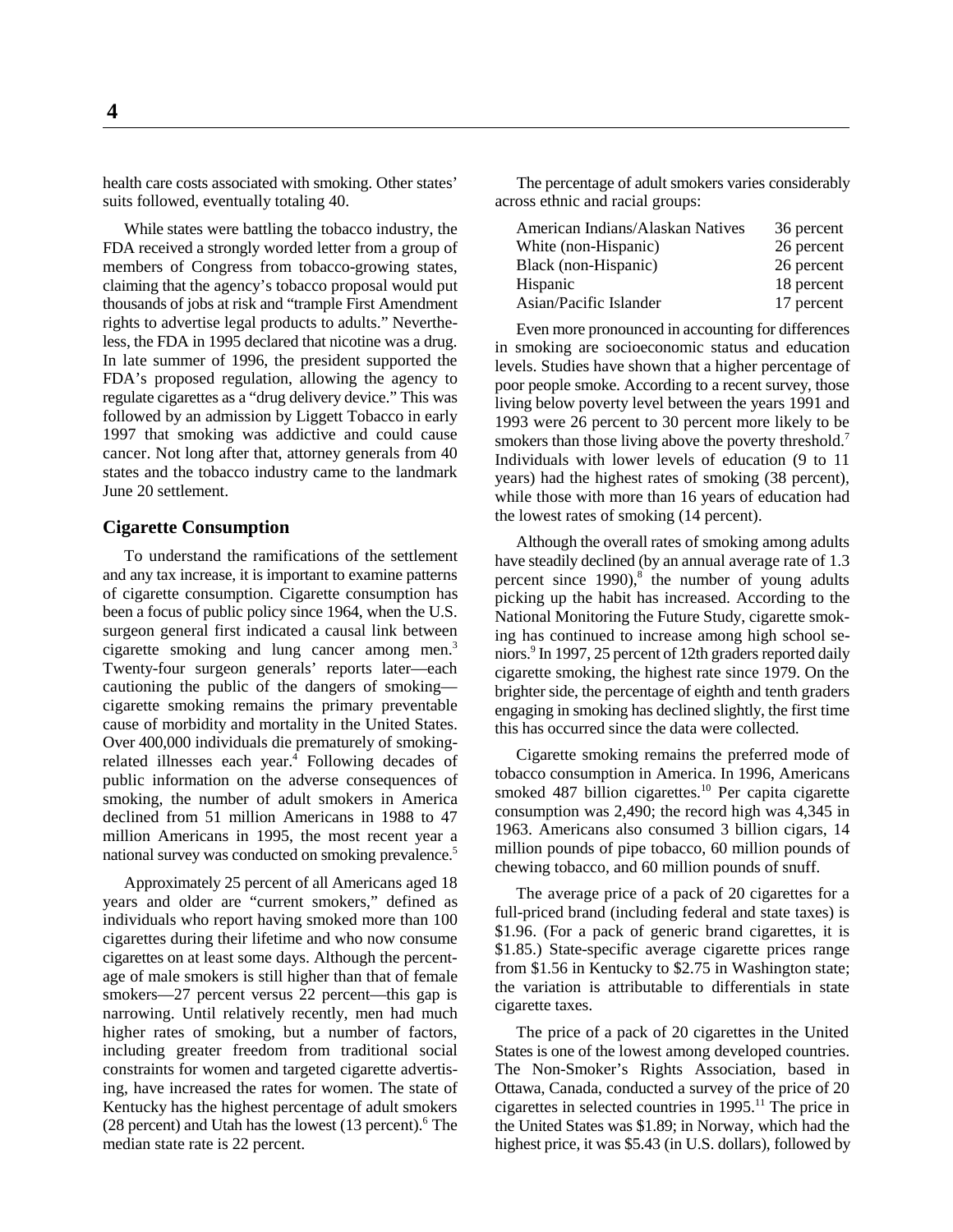Kingdom (\$4.28). The most labor-intensive of leaves. Although tobacco is the most labor-intensive

In 1996, Americans spent a total of \$45 billion for cigarette products. Of the total, approximately \$13 billion went to federal and state taxes, which accounted for 30 percent of the retail price of cigarettes. The U.S. tax rate remains the lowest excise tax on cigarette products in developed countries. In a large number of countries, the average tax rate ranges from 60 percent to 80 percent of the price of a pack of cigarettes. $12$ 

### **The Tobacco Industry13**

While a primary public health goal has been to reduce overall rates of cigarette consumption, the tobacco industry has long been a staple of the U.S. economy, with particular importance in the Southeast. In a study produced for the Tobacco Institute, the American Economic Group (AEG) estimated that the tobacco industry contributed \$44.7 billion to the United States Gross National Product (GNP) in 1994 (about 0.6 percent of total GNP for that year). The tobacco industry directly supported 662,402 jobs that produced and delivered tobacco products.

Five American corporations—Philip Morris, Inc.; R. J. Reynolds Tobacco Companies; Brown and Williams Tobacco Corporation (B.A.T. Industries); Lorrillard, Inc. (Loews); and Liggett Group, Inc.—manufacture cigarettes, and two, Philip Morris and R. J. Reynolds, account for more than 70 percent of all industry sales. The total output of cigarettes from U.S. factories in 1996 was 760 billion. Of this figure, 10 billion were shipped to American armed forces overseas and 260 billion were shipped to other countries.

Tobacco is the seventh largest cash crop; it was valued at \$2.9 billion in 1996, comprising approximately 2.5 percent of the total value of cash crops and farm commodities in the United States. Tobacco is grown in 21 states and Puerto Rico, with six states accounting for more than 90 percent of annual farm cash receipts from tobacco. These top tobacco-producing states (ranked from first to sixth) are North Carolina, Kentucky, Tennessee, South Carolina, Georgia, and Virginia. In 1994, North Carolina alone accounted for almost 36 percent of the value of tobacco leaf grown in the United States. (Tobacco manufacturing is even more concentrated in that state; it was the source of about 54 percent of the total U.S. tobacco manufacturing and product value in 1992.)

Tobacco was grown on 124,270 farms in the United States in 1996. Approximately 739,000 acres were

Denmark (\$5.03), Ireland (\$4.33), and the United harvested, yielding a total harvest of 1.54 billion pounds crop to grow (tobacco leaves are handpicked individually), tobacco yielded more gross revenue per acre (\$4,089) than other crops such as wheat (\$140), corn (\$278), or peanuts (\$755). At \$1,627 per acre, sweet potatoes came closest to the farm value of tobacco.<sup>14</sup>

> The federal government issued 346,000 tobacco allotments in 1996. Tobacco allotments, or quotas, form the basis of a price support program that was established in the early 1930s under the Agricultural Adjustment Act. Essentially, the program limits the tobacco supply but guarantees growers a minimum price for their crops. Only allotment holders—growers who own or lease allotments of land—are eligible to participate in the program. Within a given allotment, a quota is set, which limits the amount of tobacco that can be produced. Until 1982, the federal government helped subsidize the program; however, in that year Congress passed legislation stipulating that the price support system be run at "no net costs to the taxpayers," other than for administrative purposes. The administrative costs for the program were \$15 million in 1995.<sup>15</sup>

> Despite the seemingly nominal costs to the federal government to support the program (compared to price support programs for other crops), critics of the program argue that it seems inconsistent as a matter of public policy to support tobacco farmers while at the same time campaigning for a reduction in smoking. When House Appropriations Committee member Nita Lowey (D-NY) introduced legislation that would end the federal subsidies for tobacco farmers for fiscal year (FY) 1998, this measure was defeated by members of tobacco-growing states who claimed that it would hurt farmers but do little to reduce overall cigarette consumption.

> In 1992, according to estimates from the Business Division of U.S. Bureau of Census, 625,000 retail outlets distributed tobacco products. Approximately 3,600 retail tobacco shops were in business in 1996; of these, 1,020 specialized primarily in cigarette products. Cigarette sales at more than half of these retail shops averaged \$500,000 or more. Cigarette products were also sold in convenience stores and gas stations. Total tobacco sales in these stores were \$12.7 billion. Vending machine sales added \$2 billion in tobacco sales.

#### **CIGARETTE TAX LEVELS**

The federal government has imposed excise taxes on tobacco products since 1890. State tobacco taxation did not begin until 1921, when Iowa became the first state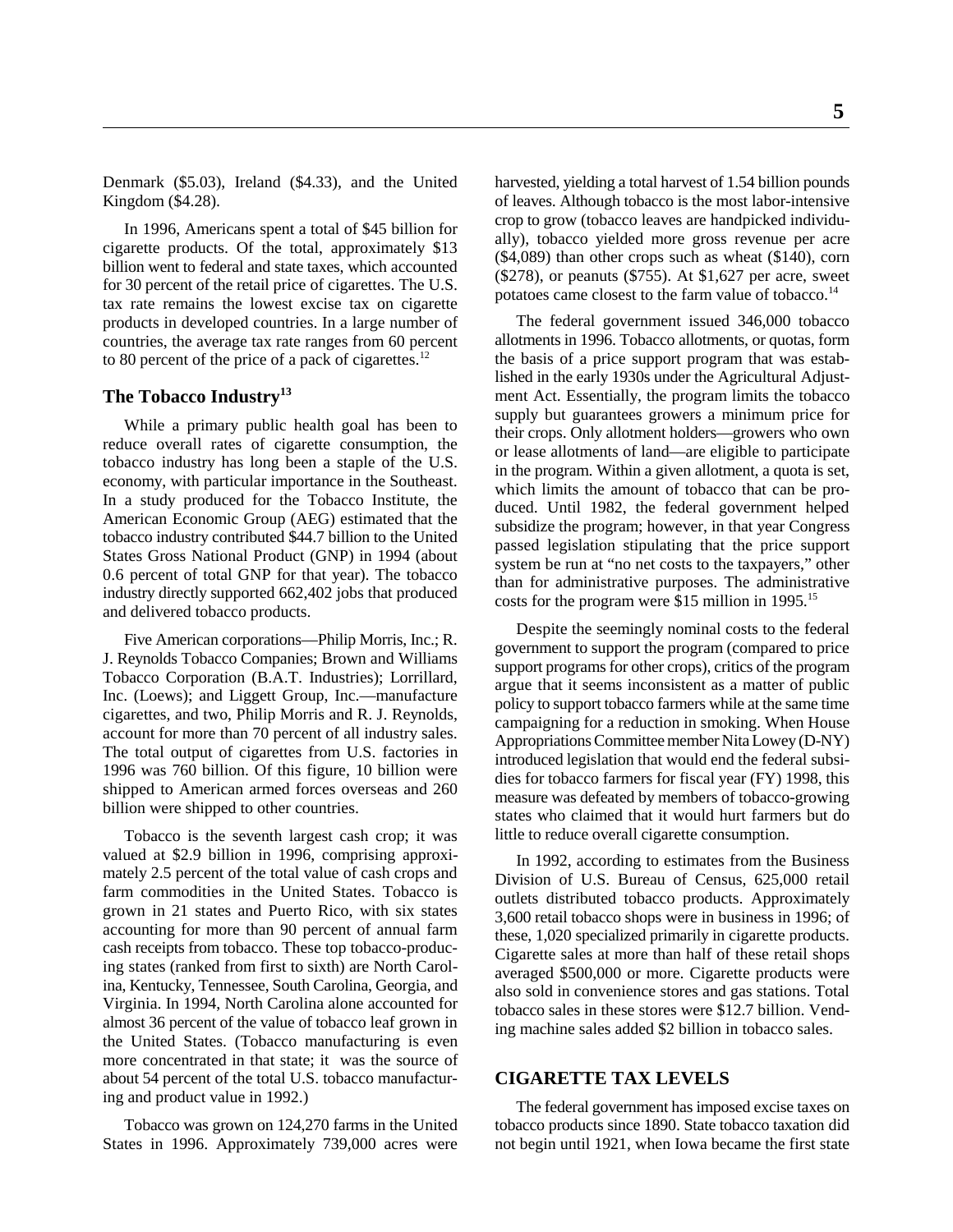federal excise levy tax of \$0.06 per pack. By 1970, all *the Proposed Tobacco Industry Settlement*. The report 18 50 states and the District of Columbia imposed state found historical evidence that, with each tax increase, cigarette taxes in addition to the federal excise tax. the cigarette industry "passed through" the tax increase Municipalities in eight states also impose taxes on to consumers by increasing the price of cigarettes and cigarette products. The federal excise tax on a pack of raised the price by more than the amount of the tax cigarettes is currently  $$0.24$ .<sup>16</sup> State cigarette taxes increase. The FTC report highlighted several studies that range from a low of \$0.025 in Virginia to a high of found that, between 1955 and 1990, the pass-through \$1.00 in Alaska (and Hawaii, too, effective July 1, rates from federal taxes to retail prices were estimated at 1998). The average state tax is \$0.385. 102 percent. Another study found that between 1980 and

Although cigarette products have long been subject to federal taxation, trends in the level of federal taxes are noteworthy. The federal tax increased slowly from 1 cent per pack to 8 cents per pack between 1890 and 1951, remaining at that level for the next three decades. The Tax Equity and Fiscal Responsibility Act of 1982 boosted the tax on a pack of cigarettes to 16 cents per pack. In 1991, the federal excise tax rose to 20 cents per pack, reaching 24 cents per pack by 1993. As mentioned above, if the tax had been adjusted for inflation since 1951, the federal excise tax would now be 47 cents instead of 24 cents per pack.<sup>17</sup> This has led some to suggest the merits of indexing cigarette taxes to accommodate inflation (for example, by adjusting the taxes for changes in the Consumer Price Index or setting them at a specified percentage of the average price per pack.)

Federal excise taxes on cigarettes have served a variety of purposes. In 1898, cigarette taxes were hiked by 200 percent to help finance the Spanish-American War. More recently, the abortive 1994 Clinton Health Security Act included a tobacco tax increase to help pay for health care reform. Last year, the State Child Health Insurance Program to expand health insurance to uninsured children—enacted as part of the Balanced Budget Act of 1997 (P.L. 105-33)—contained provisions for funding based on an increase of 10 cents in the cigarette tax beginning in FY 2000 and 15 cents beginning in FY 2002. In the president's proposed FY 1999 budget, the projected \$14.8 billion increase in tobacco revenues (predicated on the passage of tobacco-settlement-related legislation and expected to total \$65.5 billion over five years) would help pay for child care programs, education, health insurance, and medical research. The revenues would also go towards reducing the federal deficit. Some Republican senators have responded that any enhanced revenues derived from the settlement should be spent only for health-related purposes.

Increases in cigarette taxes have also been used as an a September 1997 Federal Trade Commission (FTC) smoking.)

to add its own cigarette tax of \$0.02 per pack onto the report entitled *Competition and the Financial Impact of* 1992, the average prices for cigarettes rose faster than the combined total costs of cigarette manufacturing and federal taxes. Other studies found that the tobacco industry engaged in similar behavior with respect to increases in state and municipal taxes, raising prices by passing tax increases through to consumers. The FTC report also concluded that the tobacco industry would profit substantially from the June settlement (if legislation is enacted to ratify the settlement), since it would grant tobacco companies antitrust immunity for achieving the goals of the settlement, primarily a reduction in youth smoking. In addition, the FTC found that the settlement would provide an opportunity for the industry to "coordinate" price increases and generate substantial profits. In response to the FTC report, the tobacco companies (with the exception of Brown and Williamson) criticized the report as "seriously flawed" and cited a series of underlying methodological errors.<sup>19</sup>

#### **The Demand for Cigarettes**

opportunity by the tobacco industry to raise cigarette underage smokers is much stronger, making tax inprices. This behavior by the industry was documented in creases a tool with great potential for reducing underage To discuss the effects of tax increases on cigarette consumption, economists often use the term "price elasticity of demand" to indicate the effect of a change in the price of a product on the demand for the product (cigarettes). For example, if a product has a price elasticity of demand of -2.0, an increase in the price of the product by 10 percent would result in a decrease in demand for the product by 20 percent. The generally accepted estimate of the price elasticity of demand for cigarettes in the United States is  $-0.4<sup>20</sup>$  This implies that a 10 percent price increase will result in a 4 percent decrease in the number of cigarettes demanded. These estimates are based on historical data on the demand for cigarettes. Some studies have shown that the overall demand by adults for cigarettes is price inelastic, or relatively insensitive to price. This implies that adult consumers will continue to smoke despite increases in cigarette prices. (As discussed below, however, the price responsiveness of demand for cigarettes among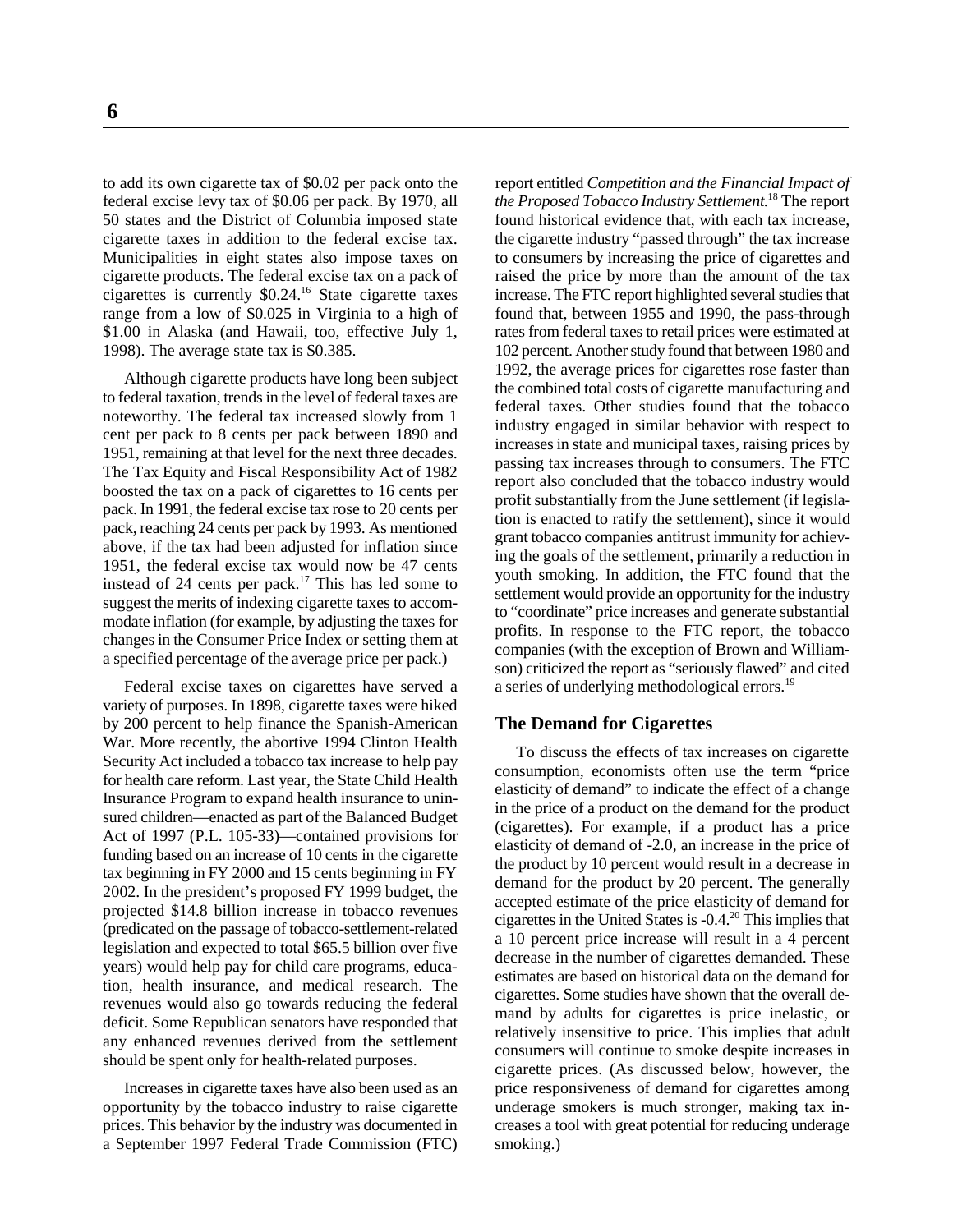(estimated to be 62 cents) and proposals for increased federal taxes. At the request of the Senate Democratic Task Force on Tobacco, the industry was asked to estimate the impact of the settlement on cigarette consumption. $21$  The tobacco industry analysis released in October 1997 concluded that cigarette consumption would decline by up to 43 percent in the next decade if the tax increase included in the settlement were implemented. This analysis was based on the assumption that the price elasticity of demand for cigarettes would range *\$1.50—*If taxes were increased by \$1.50 per pack—

When consumer prices reach unprecedented levels, sensitivity to price also rises and thus elasticity ratios become more pronounced. . . . The industry conservatively estimates that as a result of the real retail price increases that will result from the implementation of the proposed resolution [the settlement], price elasticity is likely to range between -0.5 and -0.75.

In other words, the higher the rate of tax increase, the more precipitous would be the decline in demand.

Numerous studies have demonstrated that young people are especially sensitive to price. Michael Grossman, professor of economics at the City University of New York, and Frank Chaloupka, associate professor of economics at the University of Illinois at Chicago, concluded that a 10 percent increase in the price of cigarettes would lower the number of youth smokers by  $\overline{7}$  percent.<sup>22</sup> Based on similar studies, youths are estimated to be up to three times more sensitive to price increases than adults.

Grossman and Chaloupka offer three reasons for teenagers' greater responsiveness to the price of cigarettes. First, young smokers have less disposable income than adults do. Second, the effects of peer pressure are much more pronounced among young smokers. Third, young people have a greater tendency to discount the future. Since teenagers are more likely to give more weight to present satisfaction and very little weight to future consequences of their actions, they may opt to smoke to satisfy their curiosity.

#### **Likely Effects of Tax or Price Increases on Consumption**

How much federal taxes on cigarettes might or should be increased is a matter of debate. The alternative tax and price increase scenarios currently under discussion might have the following results based on an

Recently, economists have been asked to predict the overall price elasticity of demand of -0.4, the current price elasticity of demand for cigarettes in light of the consensus rate; an elasticity of two to three times that discussions about the settlement-induced price increase rate for younger smokers; and an assumption that the increase will be maintained in real value over time:<sup>23</sup>

- 62 *cents*—If the June agreement were adopted without change and resulted in a price increase of 62 cents per pack, total consumption would decline about 10 percent. Youth consumption would decline by one-fifth to one-third. The smoking initiation rate for regular smokers aged 18 to 24 is projected to fall from its 1995 rate of 25 percent to about 20 percent.
- between -0.5 and -0.75, significantly higher than the as Clinton and some Democratic senators have sug- -0.4 figure cited above. According to the analysis, gested—total consumption would drop by about 15 to 20 percent, and youth consumption would fall by between 33 percent and 50 percent.
	- *\$2.00—If taxes were increased by \$2.00 per pack* as some public health experts have suggested—total consumption would drop by about 25 percent. Youth consumption would fall by between 55 percent and 80 percent. The initiation rate for regular smokers between 18 and 24 years of age would fall from 25 percent to 12 percent or less.

In mid-February, the Clinton administration announced results of a Treasury Department study that found that an increase in cigarette taxes of \$1.10 per pack would result in a 32 percent decline in youth consumption. (This finding was based on the assumption —also made by Grossman and Chaloupka—that, for every 10 percent increase in price, there would be a 7 percent decline in smoking by young Americans.) Adding in the effects of marketing and advertising restrictions supported by the administration, the Treasury Department projected an overall decline of 39 to 46 percent in youth consumption, reducing the number of teenage smokers by between 2.4 and 2.8 million cumulatively over the next five years.

While Congress and the president will have the final say on any tobacco settlement and on any federal cigarette tax increase, analysts predict that a federal tax increase would most likely be no more than the \$1.50 figure proposed by the president and some Democratic senators.

Although no federal tobacco legislation has passed in recent months, the tobacco industry itself has continued to increase the price of cigarettes, raising it at least three times in the last 12 months. In March 1997, a price increase of \$0.05 per pack became effective, one month following the settlement reached between the state of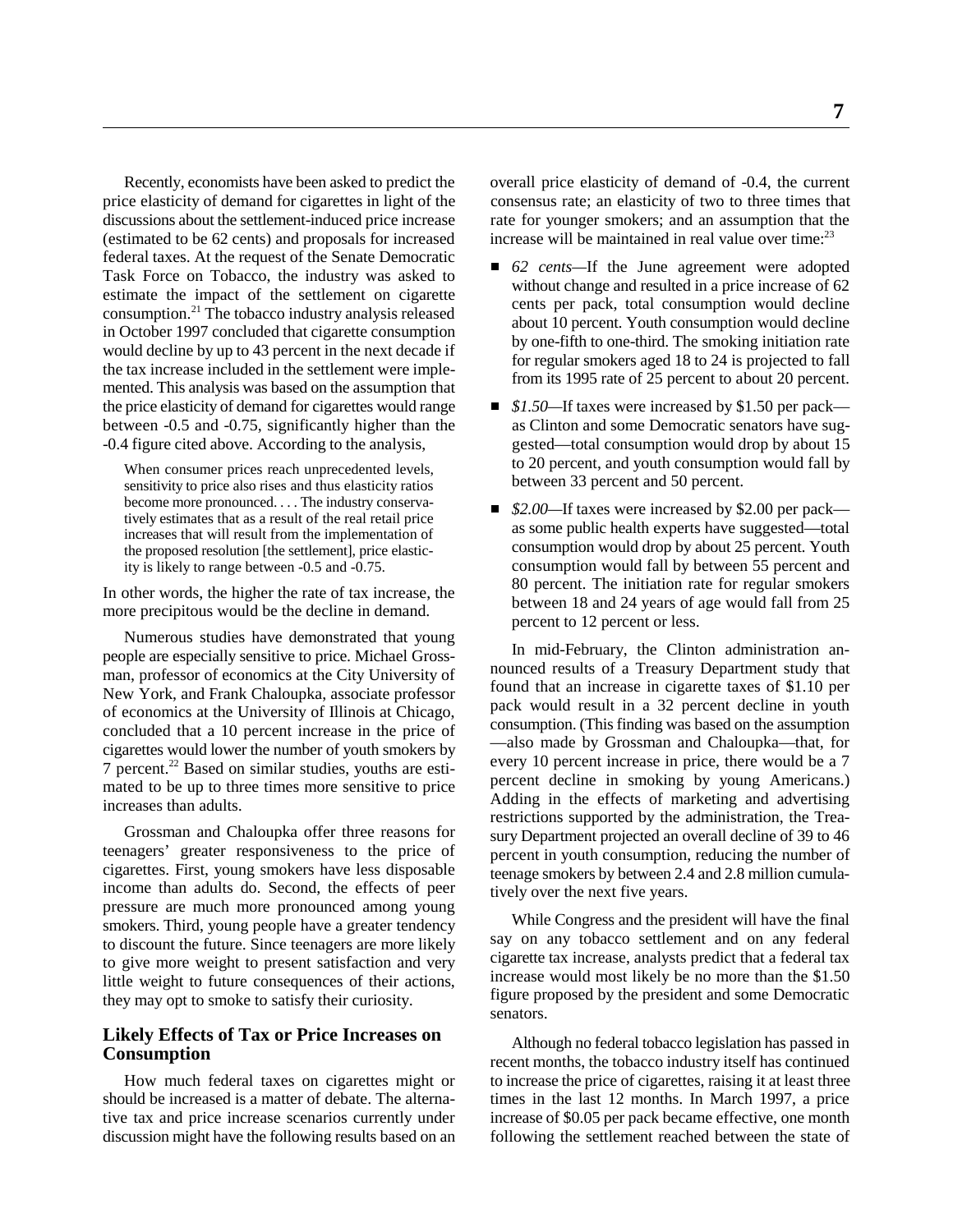month, Clinton unveiled his proposal for a \$1.50 tax health education programs. increase. In January 1998, the tobacco industry raised the price of cigarettes \$0.025 per pack of cigarettes, one day after the Texas settlement was announced. Coincidentally, each price increase followed (and was possibly camouflaged by) events that occurred as a result of developments related to government tobacco policy.

#### **CIGARETTE TAX INCREASES AS A STRATEGY TO REDUCE UNDERAGE CONSUMPTION**

Because nicotine is addictive, underage cigarette smoking can have negative lifelong health consequences and, ultimately, result in premature death. A principal goal for public health advocates and policymakers, therefore, has been to reduce the consumption of cigarettes by youths. Numerous studies have shown that more than 90 percent of current smokers begin the habit before they reach 18 years of age. Each day, approximately 3,000 youths become daily cigarette smokers. This translates to more than one million new smokers annually. Grossman and Chaloupka state that although "taxing cigarettes to reduce smoking by

While a primary goal in the tobacco public policy debate is to reduce the consumption of tobacco among young people, critics contend that any tax increase is regressive in nature, since it would disproportionately affect individuals who could least afford increased prices. According to Kip Viscusi, professor of law and economics at the Harvard Law School, "Cigarette taxes are regressive not only in terms of the percentage of income going toward the tax, but also in absolute  $terms.$ <sup>24</sup> Individuals in lower-income groups pay more cates suggest that the revenues generated by the tax went on to say:

Florida and the tobacco industry. This was followed by could be used to support measures targeted to lowa \$0.07 per pack increase in September 1997; the same income groups, such as smoking cessation programs or

> In addition, opponents of tax increases cite Canada as an example where an increase in taxes created a large black market for cigarettes. To curb smoking prevalence, Canadian officials raised taxes on cigarettes significantly during the 1980s and 1990s. By 1994, the price of a pack of cigarettes in Canada had risen (in U.S. dollars) to \$5.26—and a carton of cigarettes ranged from \$44.00 to \$57.00, one of the highest prices for cigarettes in developed countries. In comparison, the cost of a carton of cigarettes averaged \$17.00 in the United States. The price disparity between the two countries led to smuggling of cigarettes from the United States to Canada and a loss of more than \$2 billion (in Canadian dollars) in tax revenues for Canada.<sup>25</sup> According to Canadian officials, efforts to reduce cigarette smoking through increased taxes were negated by the large-scale smuggling problem. Consequently, Canada reduced the tax on cigarettes later that year. Proponents of federal tax increases contend that once a federal tax increase is realized in the United States, Canada is likely to increase its cigarette taxes as well.

teenagers is a rather blunt instrument because it im- serious threat of cigarette smuggling, partly because poses costs on other smokers . . . an excise tax is a very some amount of smuggling is already taking place across effective policy with regard to teenagers because they the southern U.S. border. A black market for cigarettes are so sensitive to price." The southern arise if a large price disparity develops between may arise if a large price disparity develops between It has been suggested that Mexico may pose a more Mexico and the United States. Practically speaking, though, given the bulkiness of cigarette cartons and the relatively low return that cigarettes would yield even on a black market, smuggling of cigarettes would not be as easily masked or as profitable as smuggling illegal drugs, such as cocaine and heroin. Proponents of increased federal taxes contend that smuggling from Mexico would not generate significant profits and might thus be a selflimiting phenomenon.

in terms of total dollars of cigarette taxes than the more already-existing decline in cigarette sales, even at the affluent. Viscusi concluded that since cigarette smokers current tax rates. In addition, any tax increase is to some tend to be poorer and are more likely to be blue-collar degree politically unpopular—although some recent workers, the higher prices would impose substantial surveys indicate a greater public tolerance for increased costs on people who can least afford it. "If Congress taxes on cigarettes in comparison to taxes on other passes this proposed resolution [the settlement], the items. Furthermore, any tax increase will affect tobacco maintenance workers at the Capitol will pay more of farmers in the Southeast whose incomes are tied directly the taxes than the members of Congress who voted for to tobacco. According to a congressional staffer from a the legislation," Viscusi commented. To offset the tobacco state, "Tobacco has paid the bill and has proregressive nature of the tax, some public health advo- vided the opportunities to do other things." The staffer Another argument against any increase in taxes is the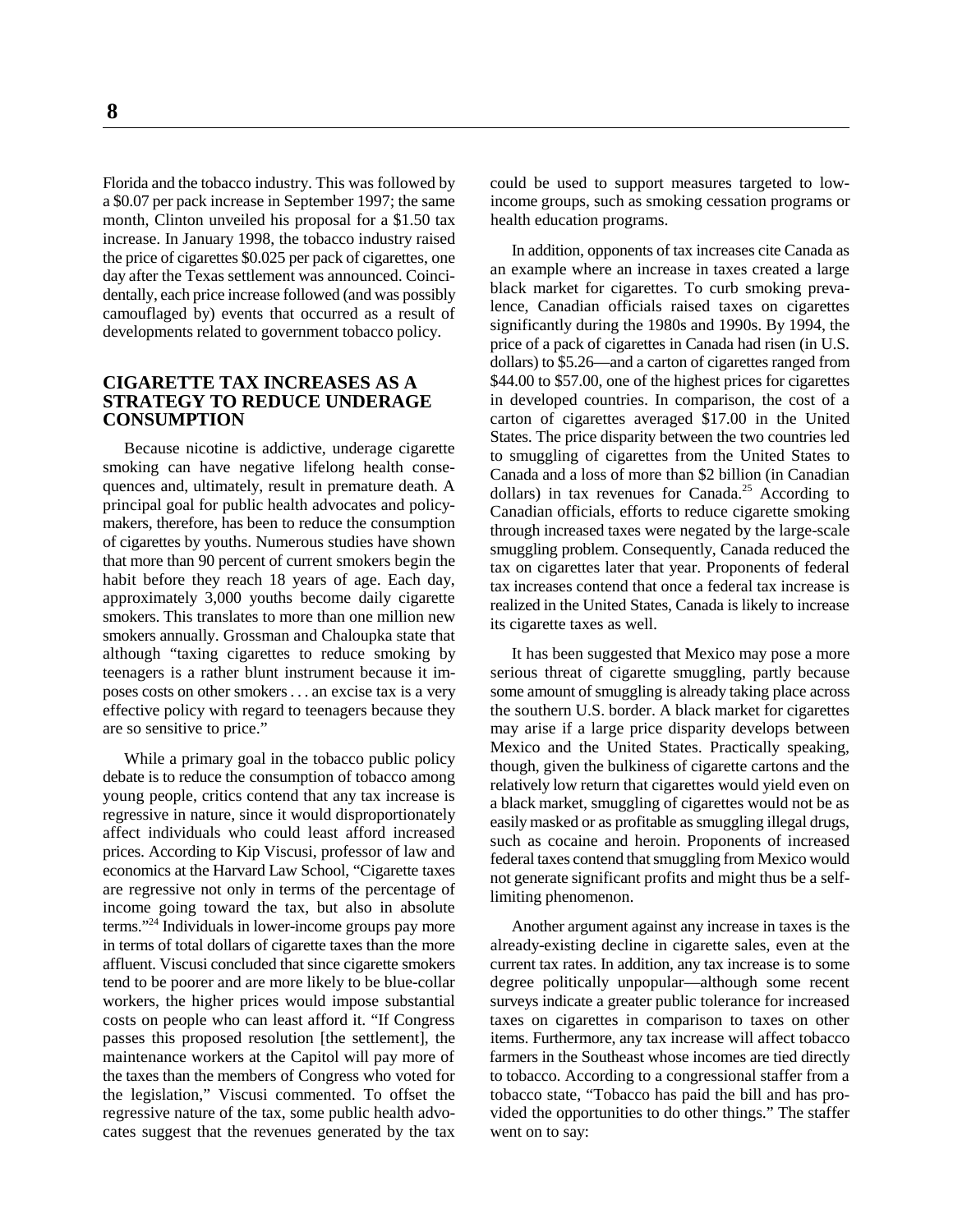Farmers do have other crops and livestock, but it is tobacco that makes the money and pays the bills. Taxes are not the answers to curb youth access to cigarettes or to underage smoking. Something needs to be done about youth access, but not at the expense of tobacco farmers, who are older than the national average.

Thomas Schelling, professor of economics at the University of Maryland, wrote in a 1986 paper, however:

If farming does become less rewarding . . . we can expect a continuation of a phenomenon that has been going on for the last 100 years, namely, gradual reduction in the farming population and growth of the population in other industries.26

Despite the possible adverse impact of a reduction in cigarette consumption to farmers, Schelling cautioned:

We should keep in mind that the number of people who earn most of their living from growing tobacco is smaller than the number of smokers who are estimated to die annually as a result of the tobacco they smoke. One premature death per year is a high social cost for keeping a tobacco farmer's children from having to shift to another crop or another occupation.

While any strategy to reduce tobacco consumption may result in lower tobacco sales, employment, and revenues for small businesses, Kenneth Warner and his colleagues have suggested that, contrary to tobacco supporters' claims, reductions in spending and manufacturing of tobacco products would not have a dramatically negative impact on the U.S. economy. In 1996, they examined whether declines in tobacco product sales would significantly reduce employment in the United States.<sup>27</sup> Using a computer simulation of the economies of the Southeast tobacco region and eight nontobacco regions in the United States, the number of jobs was projected, given a reduction in tobacco expenditures. The authors found that, while a reduction in tobacco spending would reduce the number of jobs in the Southeast region, it would increase employment in nontobacco regions. They concluded:

The amount of economic activity would not disappear; rather, it would be redistributed as consumers, having no less income, would use the same money to purchase other goods and services. Just like spending on tobacco, this alternative spending would generate employment associated with production, distribution, and sale of purchased goods and services.

Nevertheless, tax increases alone—at least at politically feasible levels—may not achieve a desired level of smoking reduction. During a hearing by the House Commerce Subcommittee on Health and Environment

held in December 1997, Leonard Jason, professor of psychology at DePaul University, testified "The best approach (towards reducing cigarette consumption) is a combination of tools, including restricting access and advertising, school-based programs, and price increases."

#### **THE ECONOMIC COSTS OF SMOKING REDUCTION**

A major consideration in evaluating costs associated with reduced smoking is the amount that government has spent on smoking-related diseases. When negotiations that led to the settlement were under way, a major goal for the 40 state attorneys general was to recover Medicaid funds spent on treating smoking-related illnesses. $28$  The Office on Smoking and Health in the Centers for Disease Control and Prevention estimated smoking-attributable costs for medical care to be \$50 billion annually in 1993. $29$  This cost includes prescription drugs, hospitalization, physician care, and nursing home care. If indirect costs—such as costs associated with reduced worker productivity because of cigaretteinduced illnesses—were included, total smoking-attributable costs would double.

The healthcare costs associated with cigarette smoking have been extensively studied, but with inconclusive results. On the one hand, the added medical care required by smokers for smoking-induced illnesses means that smokers accrue greater medical expenses while they are alive. On the other hand, some studies have demonstrated that if people stopped smoking, savings in healthcare costs would result, but only in the short term.<sup>30</sup> Eventually, smoking cessation would lead to greater public and private outlays for former smokers, as mortality among smokers declined and their average life spans increased, leading to greater total costs for medical care as well as for pensions and Social Security.

Yet, as Thomas Schelling notes, the "idea that people who smoke and die 15 years early are net financial benefactors to the rest of society by living most of a normal tax-paying life and dying before they can claim their retirement benefit is somewhat paradoxical." Moreover, the argument seems at odds with a basic objective of American medicine—to prolong life.

#### **THE FORUM SESSION**

This Forum meeting will focus on the potential effects of cigarette price and/or tax increases on consumption. In addition, it will briefly review the economics of tobacco, including the extent of current demand for tobacco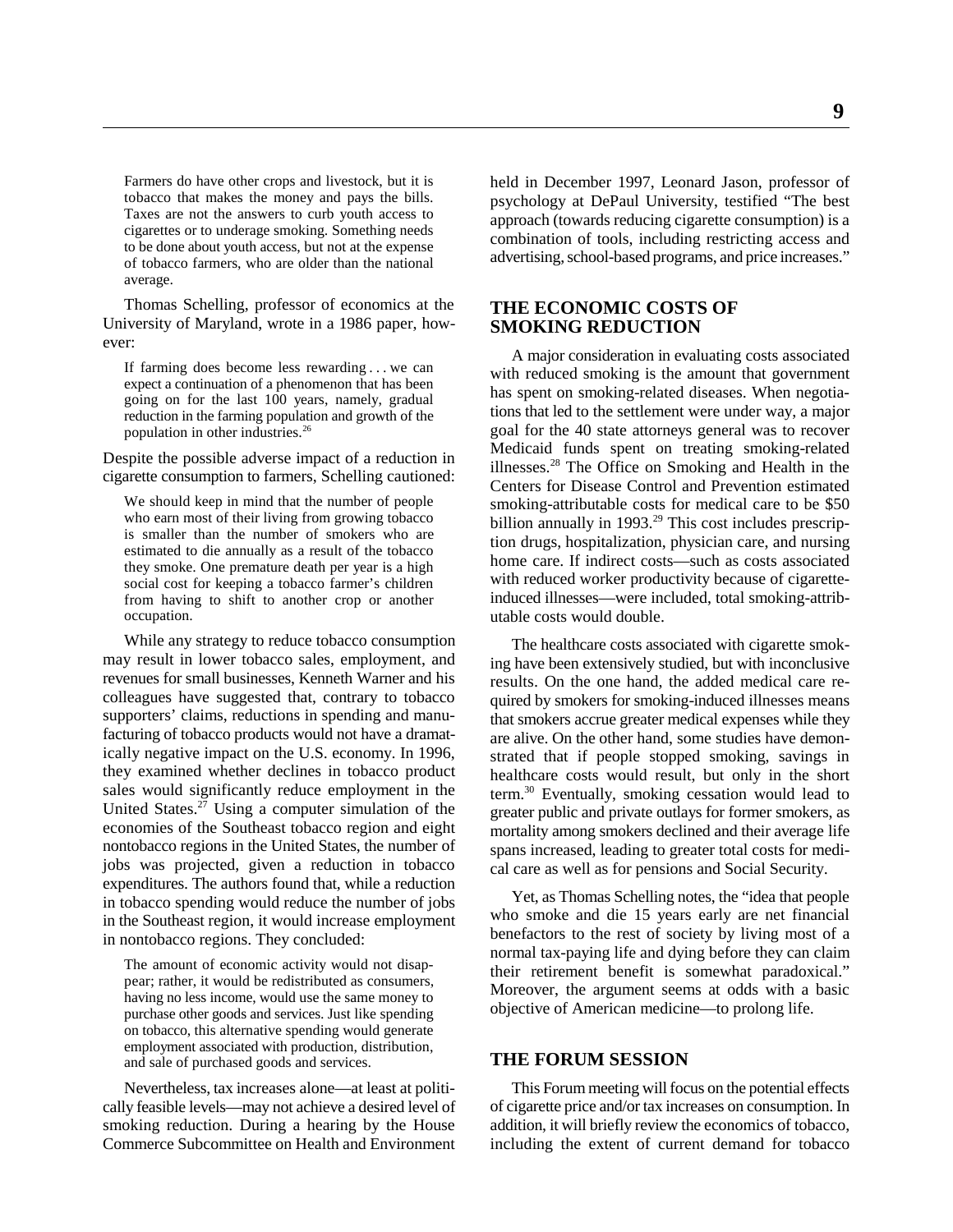products (principally cigarettes) and the price respon- health promotion, with special emphasis on smoking and

Among the questions to be considered are:

- How might a federal tax increase be used as one of several weapons to reduce underage smoking? What other options will promote the goal of reducing underage smoking?
- How large would a federal tax increase have to be
- Would tax or price increases of a high level yield a disproportionate decrease in consumption? That is, is price elasticity of demand for cigarettes arithmetic (straight line) or geometric (curved line) past a certain level?
- If Is it desirable to index to bacco tax rates to assure that their deterrent effect is not undermined by inflation?
- How should the revenues from any increase in

### **Speakers**

**Kenneth Warner, Ph.D.**, professor of public health at the University of Michigan, will lead off by reviewing research on the price responsiveness of demand for tobacco, recent developments in tobacco tax policy, **ENDNOTES** and the merits of a tobacco tax increase as a means of reducing smoking, especially among younger Americans. On the School of Public Health faculty since 1972, Dr. Warner has published extensively on economic and policy aspects of disease prevention and

siveness of that demand; the size and importance of the health. Dr. Warner is also associate director of the tobacco industry, both nationally and regionally; and University's Robert Wood Johnson Foundation Clinical federal, state, and local tax policy with respect to Scholars Program. He was awarded the Surgeon Gen-<br>cigarettes. Particular attention will be given to the merits eral's Medallion by Dr. C. Everett Koop in 1989, and eral's Medallion by Dr. C. Everett Koop in 1989, and of increased taxes as a means to reduce cigarette con- served as senior scientific editor for the 25th anniversary sumption, especially among younger Americans. Surgeon general's report in the same year. He holds a Ph.D. in economics from Yale.

deputy assistant secretary for economic policy at the to yield an appreciable reduction in smoking? Are Department of the Treasury, Mr. Entin joined the taxes at this level politically feasible, insofar as they agency with the incoming Reagan administration in reduce demand for tobacco and tobacco products, 1981. He participated in the preparation of economic which will have a disproportionate impact on the forecasts for the president's budgets and the develop-<br>Southeast?<br>Southeast? ment of the 1981 tax cuts. Prior to joining Treasury, he Next, **Stephen Entin**, executive director and chief economist of the Institute for Research on the Economics of Taxation, a pro-free market economic policy research organization, will offer a critique of current and proposed federal tobacco excise tax policy. A former was a staff economist with the Joint Economic Committee of Congress, where he developed legislation for tax rate reduction and incentives to encourage savings. Mr. Entin received his graduate economics training at the University of Chicago.

policy. Dr. Schelling also holds the position of professor federal tobacco taxes be allocated? How are con- of political economy emeritus at Harvard University, cerns about the use of the revenues likely to influ- where he taught from 1958 to 1990. From 1983 to 1989, ence the amount of the tax increase? Is the goal to he served as director of Harvard's Institute for the Study reduce tobacco consumption and prevent nicotine of Smoking Behavior and Policy and, from 1976 to addiction or to pay for the costs of tobacco-induced 1982, was a member of the National Academy of illnesses? Might the revenues be used to help Sciences Committee on Substance Abuse and Habitual tobacco farmers make the transition to other crops<br>and manufacturers retool to produce other products?<br>Behavior. Before going to Harvard, Dr. Schelling taught<br>and manufacturers retool to produce other products?<br>conomics at economics at Yale and served in various capacities in Or should they be used for other unrelated purposes, the Truman administration. He has published extensively such as reducing the national debt or funding on a broad range of topics, including military strategy unrelated public programs? and arms control, energy and environmental policy, and tobacco and drug policy. Finally, **Thomas Schelling**, professor of economics and public affairs at the University of Maryland, will respond to the presentations of both previous speakers and place them in the broader context of economic

1. The other four major tobacco states—Kentucky, Virginia, North Carolina, and Tennessee—did not participate in the suit. Other states not participating in the suit were Alabama, Delaware, Nebraska, North Dakota, South Dakota, and Wyoming.